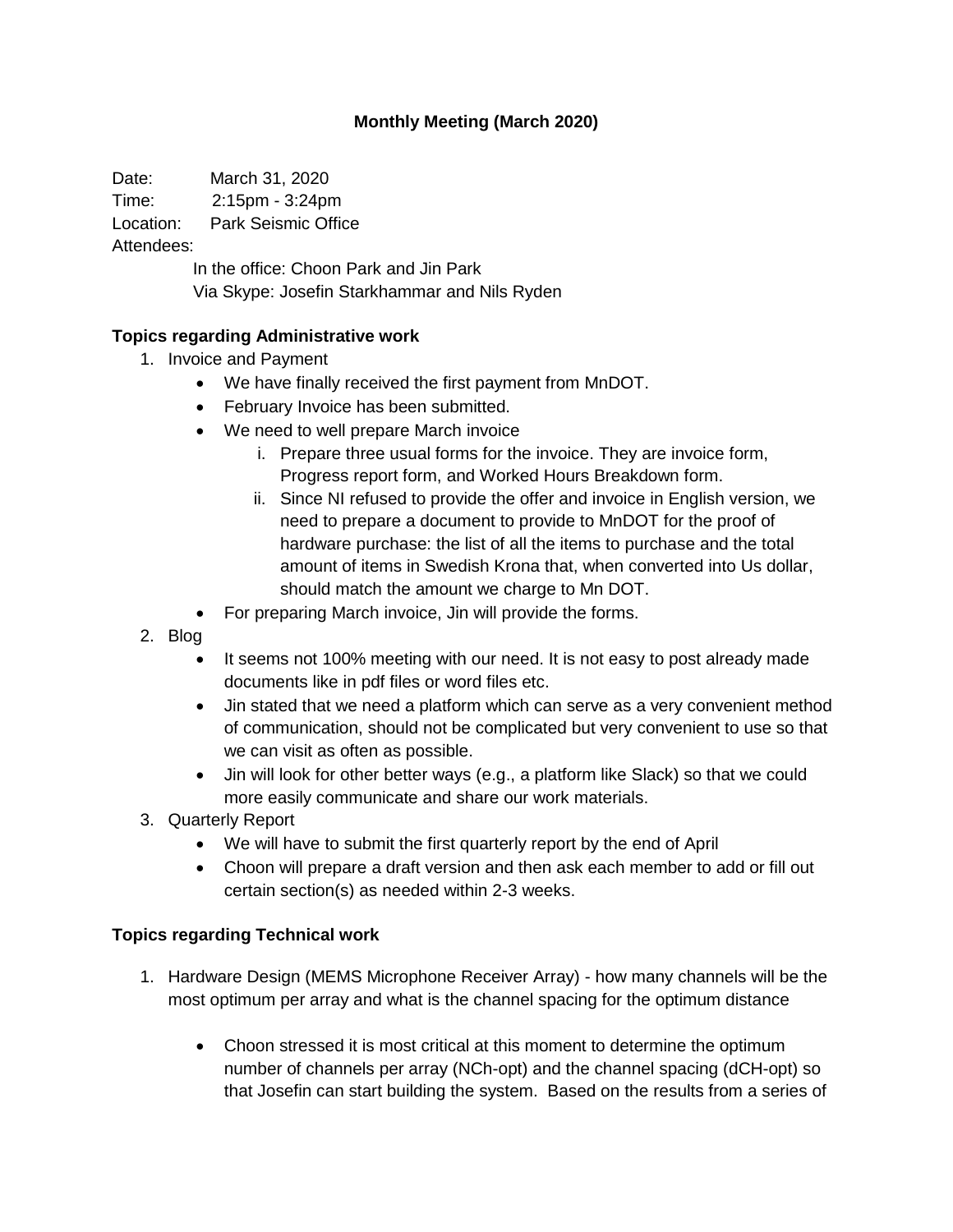tests Choon executed by using the data set collected with the most recent system at LTH, he recommended NCH=16 and dCH=3 cm with 4 of current MEMS microphones connected in parallel to make one channel (each microphone spaced in 0.75-cm interval).

- Choon asked about the circuit board design in terms of how freely these parameters can be adjusted during the design and building stages. Josefin stated all of them can be changed relatively freely within certain practical limits. However, she also stated changing the dx (microphone spacing) may take a whole new design of the board. She also speculated if simple connection of 4 microphones in parallel (4dx) will be enough, or if it will need separate amplifiers before summing the signals from each microphone.
- Choon stated the simple connection will be enough as this approach has been used in the exploration seismic surveys for a long time. Nils also mentioned a recent article from a German PhD student that showed using a sophisticated MEMS microphone array for single channel significantly reduced the air wave energy in the Impact-Echo (IE) measurement. All agreed it also supports the potential effectiveness of the 4dx for our project. Choon and Nils agreed that the multiple-receiver-connection approach for further signal-to-noise (SN) ratio improvement will be a big R&D topic for the future more advanced version of this project.
- Josefin stated there will be a total of 256 (=4x4x16) MEMS microphones we have to buy to complete a set of 4 of such linear arrays at the end. This will be overbudget. But, all agreed we will seek for the way to fund it as the potential impact on the overall effectiveness is significant.
- Choon mentioned the total length of the array (L) will be about 48 cm and will be enough to resolve a thickness (H) up to 20 cm as a maximum. But, Nils indicated the ratio between L and H may be close to 1.0 (rather than 2.0 or 3.0 as with the common soil surface waves) in pavement measurement and therefore L = 30 cm may be enough. In addition, he stated that, because of the elevated level of attenuation on the asphalt pavement, there is usually no useful energy existing at distances further than about 30 cm from the source. He stated the high temperature (e.g., 20 degrees and higher in Celcius) will further shorten this distance.
- Choon stated that he thought the data set he analyzed so far was from an asphalt pavement and therefore there would be no such attenuation issue involved when making one array as long as 48 cm. Choon stated we need to test with more field data sets from asphalt pavement.
- 2. Conclusions for Now
	- Nils will collect more data sets from asphalt pavement using the most recent MEMS microphone array and send them to Choon.
	- Choon will use them to see if we have to modify the optimum configuration for one array. Until then, we all assume that NCH=16 and dCH=4dx=3 cm with 4 microphones connected in parallel are the optimum parameters for one array.